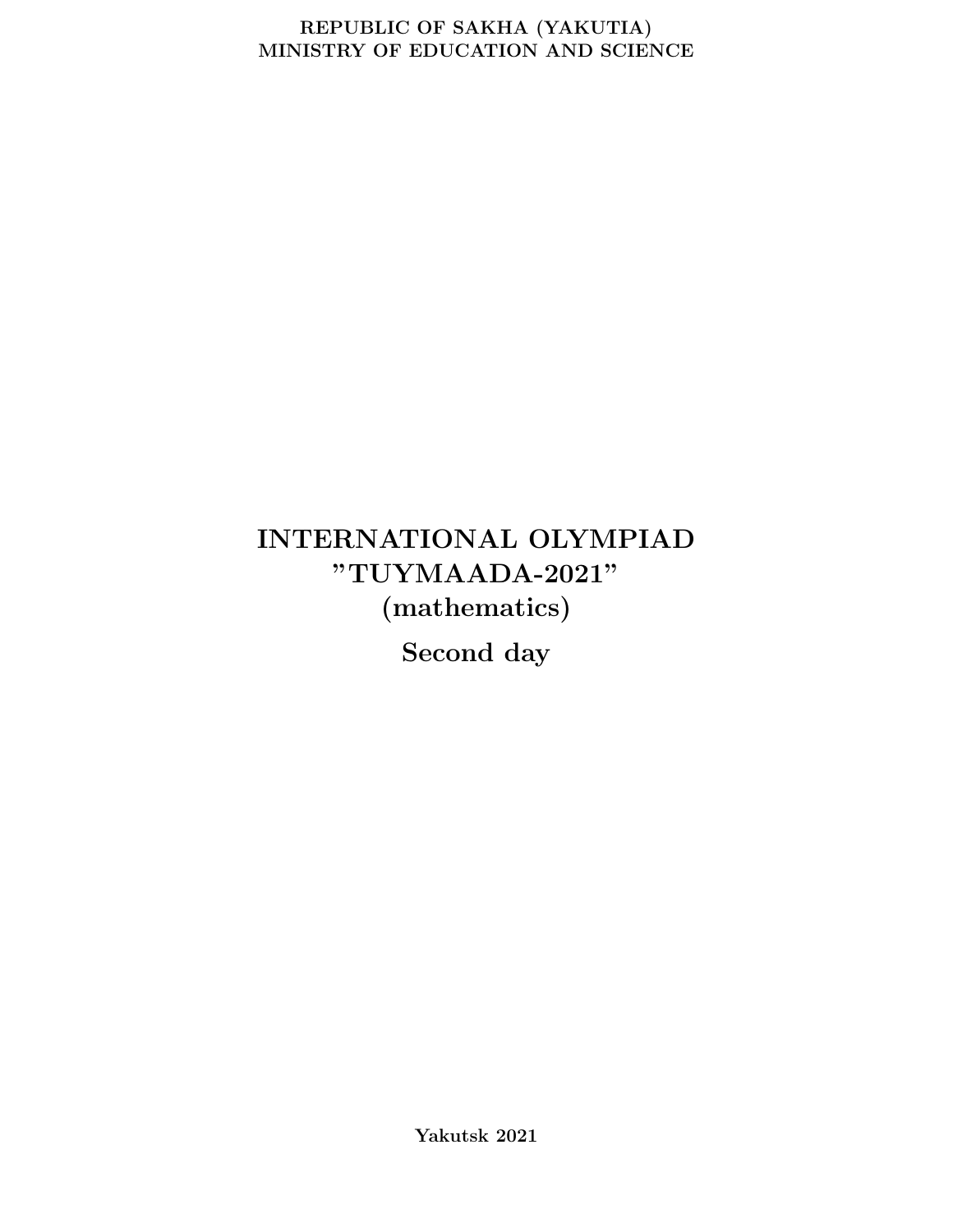The booklet contains the problems of XXVIII International school students olympiad "Tuymaada" in mathematics.

The problems were prepared with the participation of members of the Methodical comission of Russian mathematical olympiad. The booklet was compiled by M. A. Antipov, S. L. Berlov, A. S. Golovanov, S. V. Ivanov, K. P. Kokhas, A. S. Kuznetsov, E. M. Lopatin, D. Y. Shiryaev, N. Y. Vlasova. Computer typesetting: M. A. Ivanov, K. P. Kokhas, A. I. Khabrov.

Each problem is worth 7 points. Duration of each of the days of the olympiad is 5 hours.

> © Republic of Sakha (Yakutia) ministry of education and science, 2021.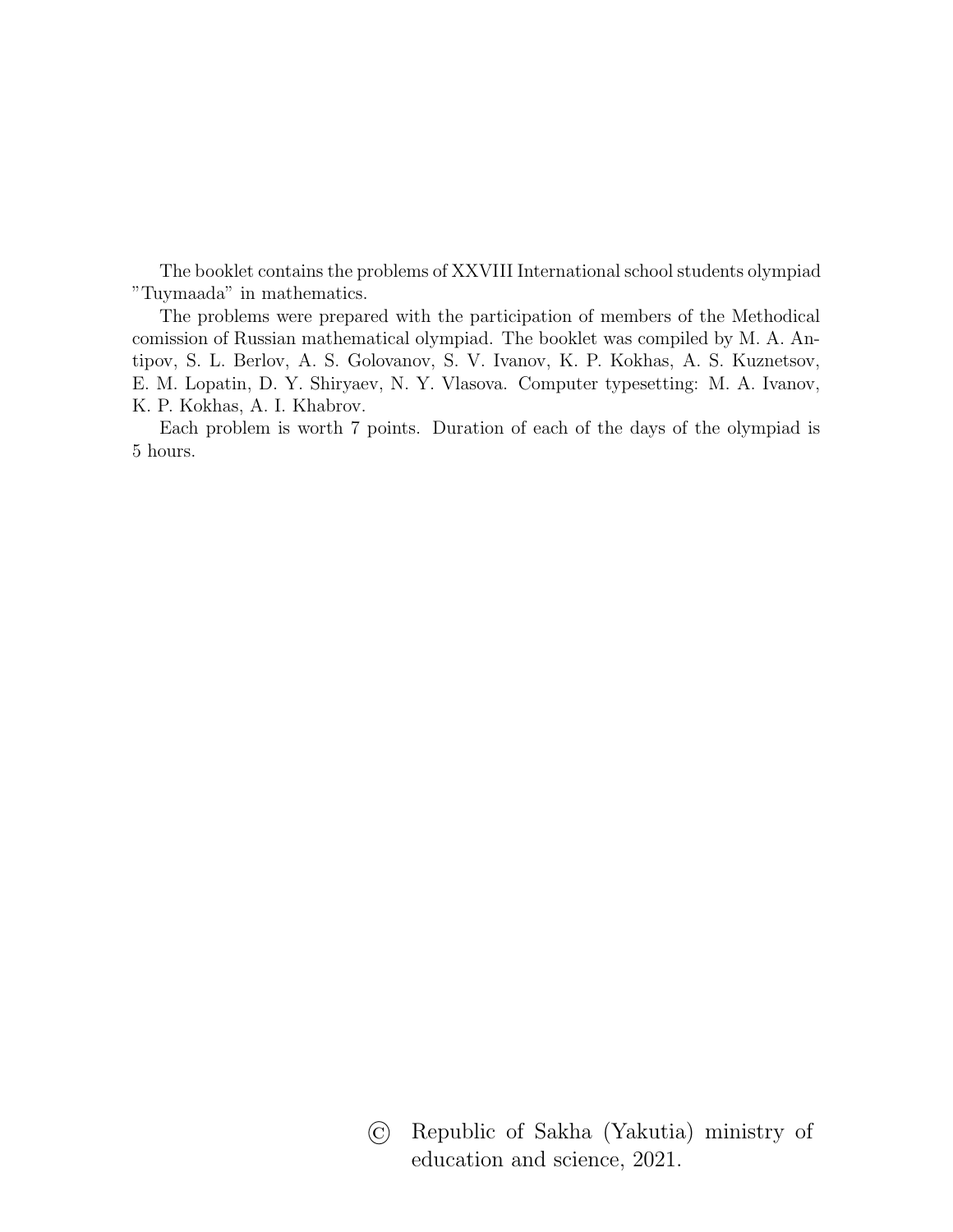## Senior league

5. Sines of three acute angles form an arithmetic progression, while the cosines of these angles form a geometric progression. Prove that all three angles are equal.

(S. Berlov)

6. In a  $n \times n$  table  $(n > 1)$  k unit squares are marked. One wants to rearrange rows and columns so that all the marked unit squares are above the main diagonal or on it. For what maximum  $k$  is it always possible?

(M. Antipov)

7. An acute triangle *ABC* is given,  $AC \neq BC$ . The altitudes drawn from A and B meet at H and intersect the external bisector of the angle  $C$  at Y and X respectively. The external bisector of the angle  $AHB$ meets the segments AX and BY at P and Q respectively. If  $PX = QY$ , prove that  $AP + BQ \geqslant 2CH$ .

(E. Lopatin, D. Shiryaev)

8. In a sequence  $P_n$  of quadratic trinomials each trinomial, starting with the third, is the sum of the two preceding trinomials. The first two trinomials do not have common roots. Is it possible that  $P_n$  has an integral root for each n?

(A. Golovanov)

## Junior League

5. In a  $100 \times 100$  table 110 unit squares are marked. Is it always possible to rearrange rows and columns so that all the marked unit squares are above the main diagonal or on it?

(M. Antipov)

**6.** Given are real  $y > 1$  and positive integer  $n \leq y^{50}$  such that all prime divisors of  $n$  do not exceed  $y$ . Prove that  $n$  is a product of 99 positive integer factors (not necessarily primes) not exceeding y.

(G. Martin, A. Parvardi )

7. A pile contains  $2021^{2021}$  stones. In a move any pile can be divided into two piles so that the numbers of stones in them differ by a power of 2 with non-negative integer exponent. After some move it turned out that the number of stones in each pile is a power of 2 with non-negative integer exponent. Prove that the number of moves performed was even. (M. Antipov)

8. See problem 7 of Senior league.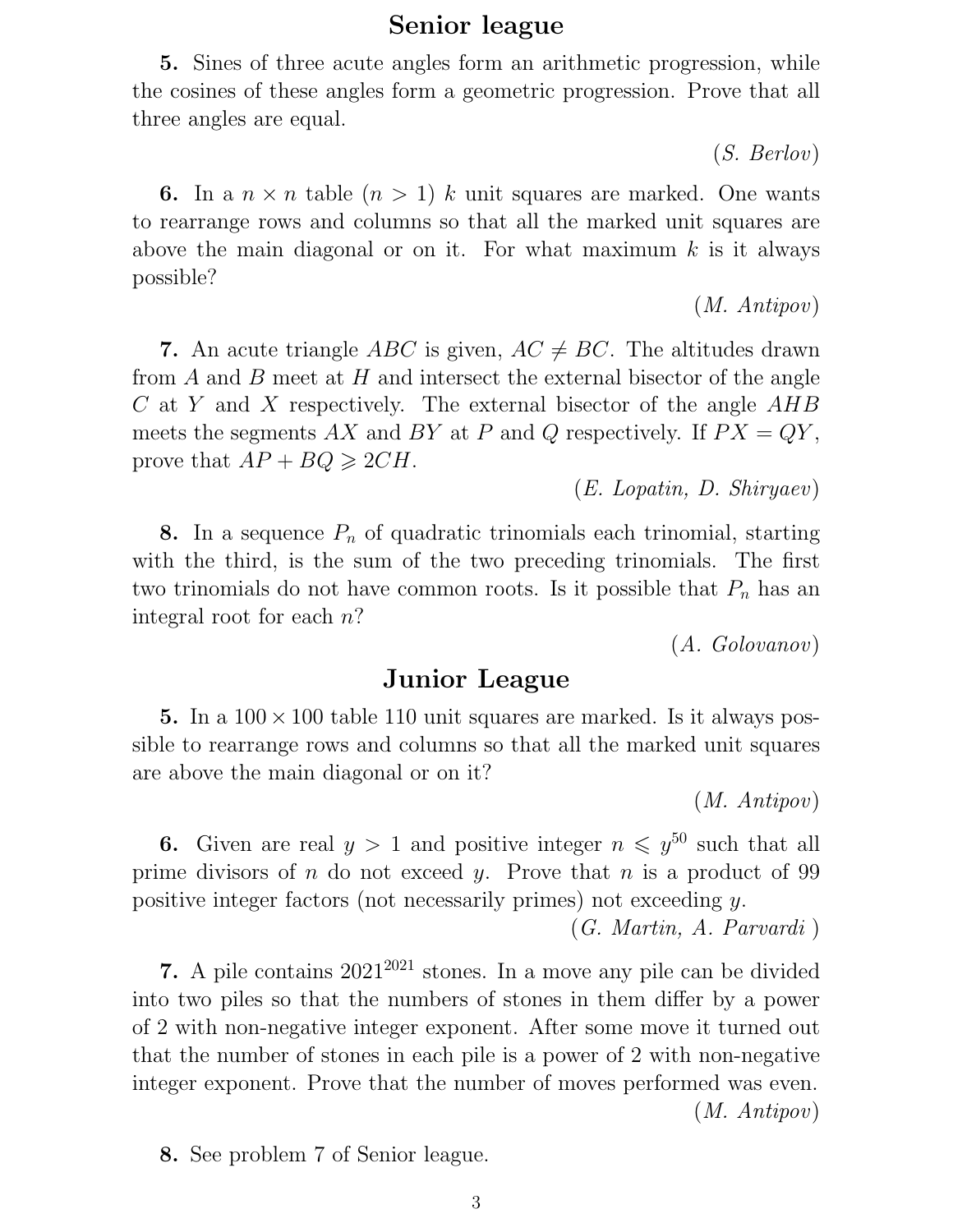## SOLUTIONS

### Senior League

5. First solution. Assume that angles  $\alpha \leq \beta \leq \gamma$  satisfy the condition of the problem. It is clear that if two of the angles are equal then the arithmetic progression is constant and then all three angles are equal. So we may assume that both inequalities are strict. The sine increases and the cosine decreases on the segment  $[0^{\circ}, 90^{\circ}]$ . Therefore  $\sin \beta$  and  $\cos \beta$  are middle terms in the respective progressions. Rewrite the condition as follows:

$$
2\sin\beta = \sin\alpha + \sin\gamma, \quad \cos^2\beta = \cos\alpha \cdot \cos\gamma.
$$

Squaring the first equality and adding the second multiplied by 4, we get

$$
4 = 4\sin^2\beta + 4\cos^2\beta = \sin^2\alpha + 2\sin\alpha\sin\gamma + \sin^2\gamma + 4\cos\alpha\cos\gamma \leq
$$
  

$$
\leq 2\sin^2\alpha + 2\sin^2\gamma + 2\cos^2\alpha + 2\cos^2\gamma = 4.
$$

Then the central inequality should be in fact an equality, which is possible only when  $\sin \alpha = \sin \gamma$ , a contradiction.

Second solution. Let  $f(x) = \ln \cos \arcsin x$ ,  $x \in [0, 1)$ . Assume that the angles are different and their sines  $x_1, x_2, x_3$  form an arithmetic progression. Then the numbers  $y_i = f(x_i)$  in the same order also form an arithmetic progression (because f is monotone). Hence points  $(x_1, y_1)$ ,  $(x_2, y_2), (x_3, y_3)$  of the Cartesian plane belong to the same line, and these points belong also to the graph of function  $y = f(x)$ . Therefore some line intersects the graph of  $f(x)$  at three points. This is impossible because  $f(x)$  is concave on the segment [0, 1). Indeed,  $f(x) = \frac{1}{2} \ln(1-x^2)$ ,  $f'(x) =$  $\overline{x}$  $\frac{x}{x^2-1}$ ,  $f''(x) = -\frac{x^2+1}{(x^2-1)}$  $\frac{x^2+1}{(x^2-1)^2} < 0.$ 

**6.** The answer is  $n + 1$ .

We will prove by induction on n that if  $k \leq n + 1$  unit squares are marked, one can always rearrange rows and columns so that all the marked squares are not below the main diagonal. The base  $n = 2$  is trivial. To prove the inductive step, let us choose a row R containing at least two marked squares (if there is no such row, then  $k \leq n$ , and we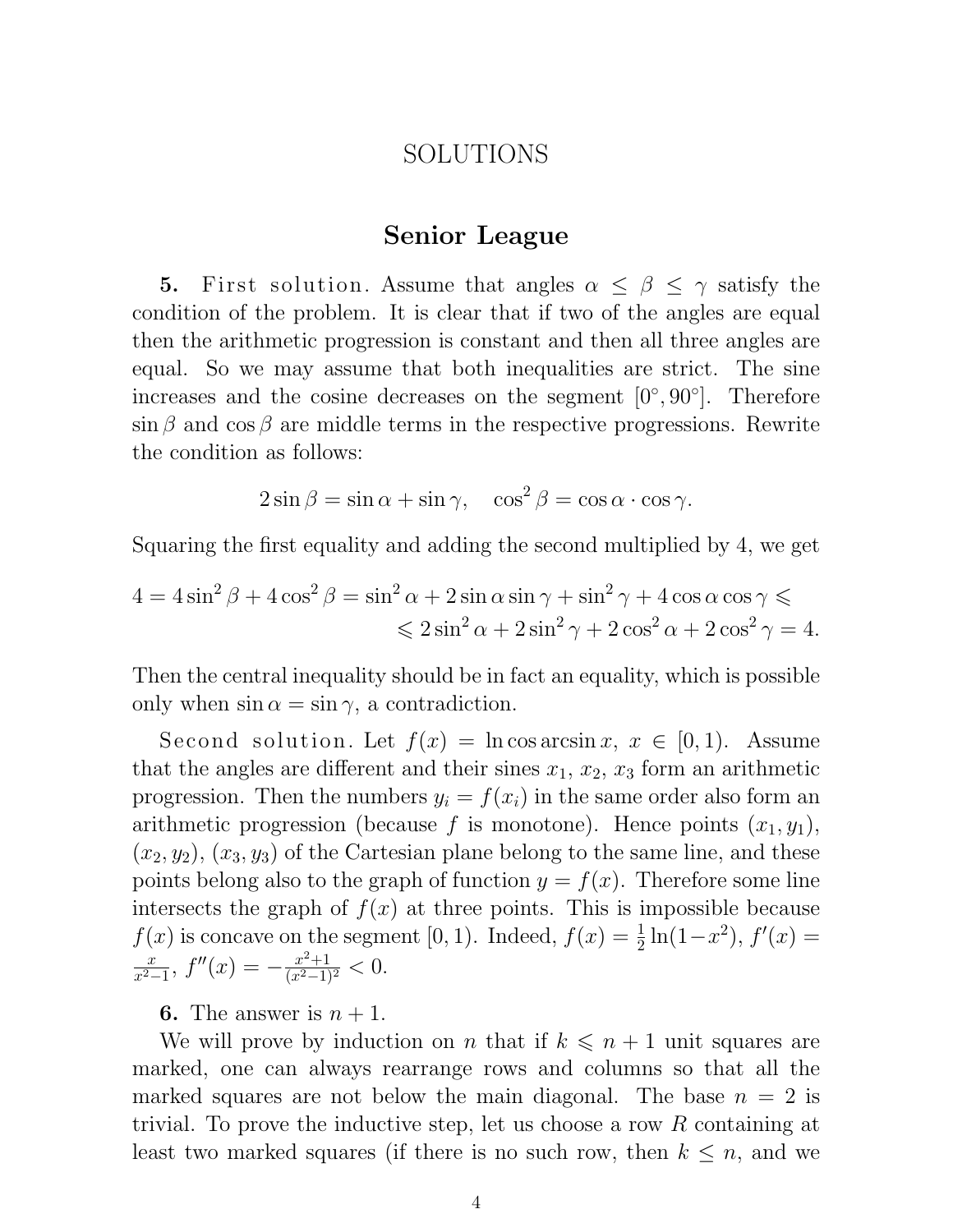choose any row containing at least one marked square). hen we choose a column C containing no marked squares except possibly the square at the intersection with R. Such a column exist, otherwise there are at least n marked squares outside  $R$ , contrary to its choice. Move  $R$  so that it becomes the topmost row of the table and C to become the leftmost column. To the remaining part of the table we can apply the inductive hypothesis.

There is an example of  $k = n+2$  marked squares which are impossible to rearrange in the desired manner. Let four marked squares form  $2 \times 2$ square in the upper left corner of the table, and all the remaining squares of the main diagonal are also marked. We will prove the impossibility by induction on n. The base case,  $n = 2$ , is obvious. Suppose there is a desired rearrangement for some  $n > 2$ . Choose a row containing one marked square; the column containing this square does not contain other marked squares. If this square is not on the main diagonal, that is, to the right of it, the column containing it can be moved left so that the marked square gets on the main diagonal; all the other columns either remain on their places or move right, and the condition is not violated. When the marked square is on the main diagonal, it can be removed to apply the inductive hypothesis.

7. We begin by reminding the reader one definition and one lemma. Two lines passing through the vertex of an angle are called *isogonal* when they are symmetric with respect to the bisector of this angle.

L e m m a (Isogonal Line Lemma). Let lines CA and  $CB$  be isogonal with respect to angle  $XCY$ , lines  $XA$ and  $YB$  intersect at point S, and lines  $XB$  and  $YA$ intersect at point  $H$ . Then lines  $CS$  and  $CH$  are also isogonal.



Let us apply this lemma to the problem. Let  $O$  be the circumcentre of ABC. Then  $\angle ACO = \angle BCH$ , i.e. lines CO and CH are symmetric with respect to the bisector of angle ACB, and therefore they are isogonal with respect to angle  $XCY$ .

We will prove that lines  $AX$ ,  $BY$ ,  $CO$  have common point (possibly at infinity, in which case the three lines are parallel) regardless of the condition  $PX = QY$ . Indeed,  $CA$  and  $CB$  are isogonal with respect to angle  $XCY$ . Then by Isogonal Line Lemma,  $CH$  and the line connecting C with the intersection of  $XA$  and  $YB$  are also isogonal, and we are done.

Now we prove that lines  $AX$ ,  $BY$ ,  $CO$  are parallel. By the previous claim it suffces to check that AX and BY are parallel. Let  $\angle ACB = \gamma$ . Then ∠ $YCB = \angle XCA = 90^\circ - \gamma/2$ , ∠ $AHB = 180^\circ - \gamma$ , and ∠CY H =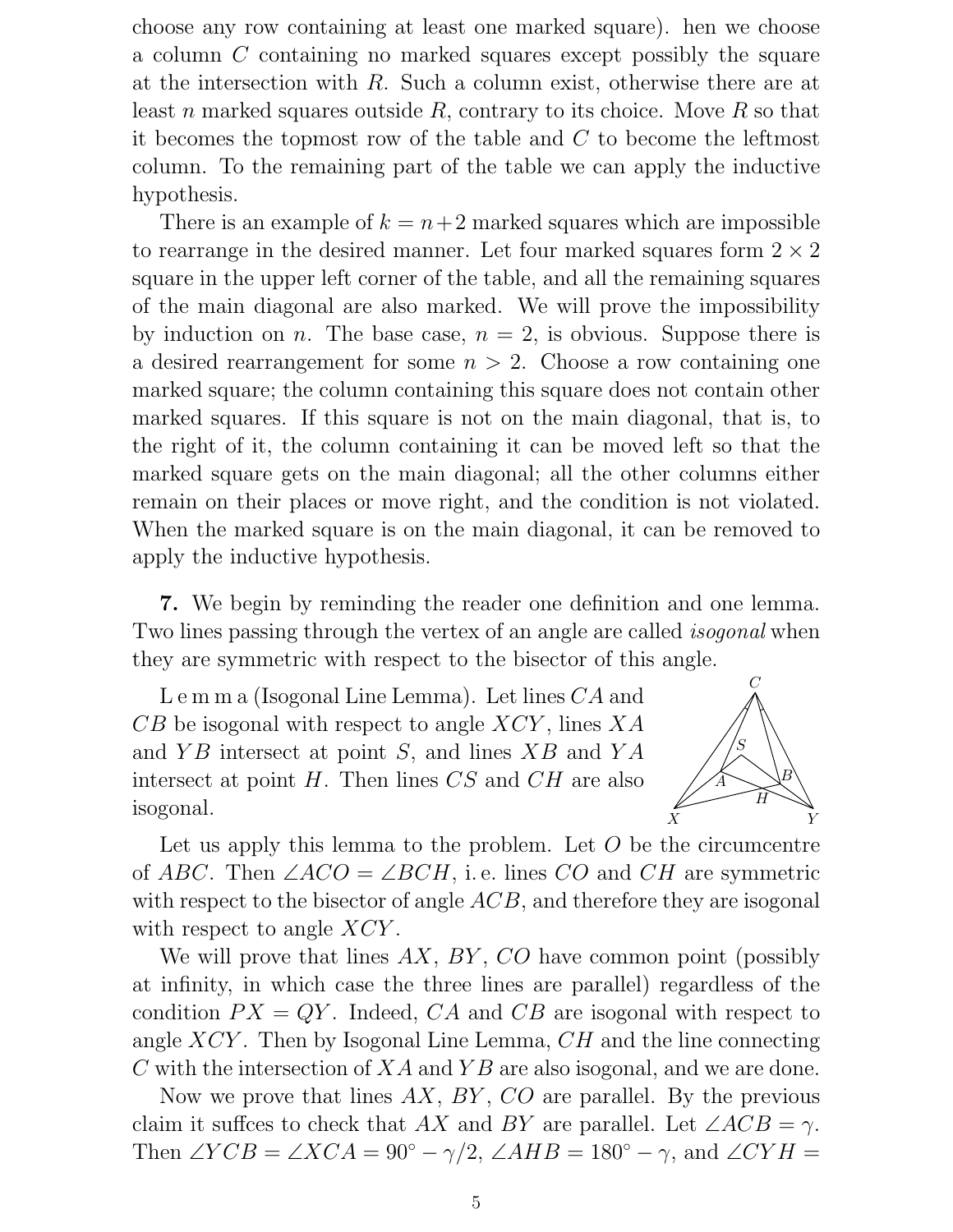$\angle CXH = \angle YHQ = \gamma/2$ . Therefore, YX || PQ. Since  $YQ = XP$ ,  $YXPQ$  is a parallelogram or an isosceles trapezoid.

Assume that  $YXPQ$  is an isosceles

trapezoid. Then  $\angle QYX = \angle YXP$ , and, since  $\angle CYH = \angle CXH$ , we have  $\angle BYA = \angle BXA$ . It follows that the quadrilateral  $YXAB$  is cyclic, and  $YB = XA$  (the arcs subtending these chords are equal). Therefore  $YXAB$ is an isosceles trapezoid (or rectangle) and  $Y X \parallel AB$ . But this means that the external bisector of angle C in triangle ABC is parallel to its base AB. This is possible only when  $AC = BC$ , contradiction.



Thus  $YXPQ$  is a parallelogram, lines AX and BY are parallel (hence they are parallel to  $CO$ ). Let O' be the intersection point of  $PQ$  and CO.  $PXCO'$  is a parallelogram,  $PXCH$  is an isosceles trapezoid (by the same isogonality with respect to angle XCY). Thus  $PX = QY = CH$ and  $\angle CYH = \angle HXC = \angle XCP$ . Therefore  $CP \parallel AY$  and similarly  $CQ \parallel BX$ , thus

$$
\frac{AP + BQ}{CH} = \frac{AP}{PX} + \frac{BQ}{QY} = \frac{CY}{CX} + \frac{CX}{CY} \ge 2.
$$

8. It is easily proved by induction that

$$
P_{n+2}(x) = F_n P_1(x) + F_{n+1} P_2(x),
$$
\n<sup>(\*)</sup>

for  $n \geq 0$ , where  $F_n$  is *n*-th Fibonacci number. Let  $x_n$  be an integer root of  $P_n$ . Setting  $x = x_{n+2}$  in  $(*)$  we have

$$
F_n P_1(x_{n+2}) + F_{n+1} P_2(x_{n+2}) = 0.
$$

Since  $P_1$  and  $P_2$  have no common roots, it follows immediately that  $x_{n+2}$ is not a root of either  $P_1$  or  $P_2$ . Then

$$
-\frac{F_{n+1}}{F_n} = \frac{P_1(x_{n+2})}{P_2(x_{n+2})}.
$$
\n
$$
(**)
$$

It is well known that  $(F_n, F_{n+1}) = 1$ , that is, fractions  $\frac{F_{n+1}}{F_n}$  are irreducible and, since  $F_n < F_{n+1}$  for  $n > 1$ , distinct. It follows that all  $x_n$ are distinct, and (since they are integers)  $|x_n| \to +\infty$  when  $n \to +\infty$ . It is at least as well, or even a little better, known that lim  $n\rightarrow+\infty$  $F_{n+1}$  $\frac{F_{n+1}}{F_n} = \frac{1+\sqrt{5}}{2}$  $rac{\sqrt{5}}{2}$ .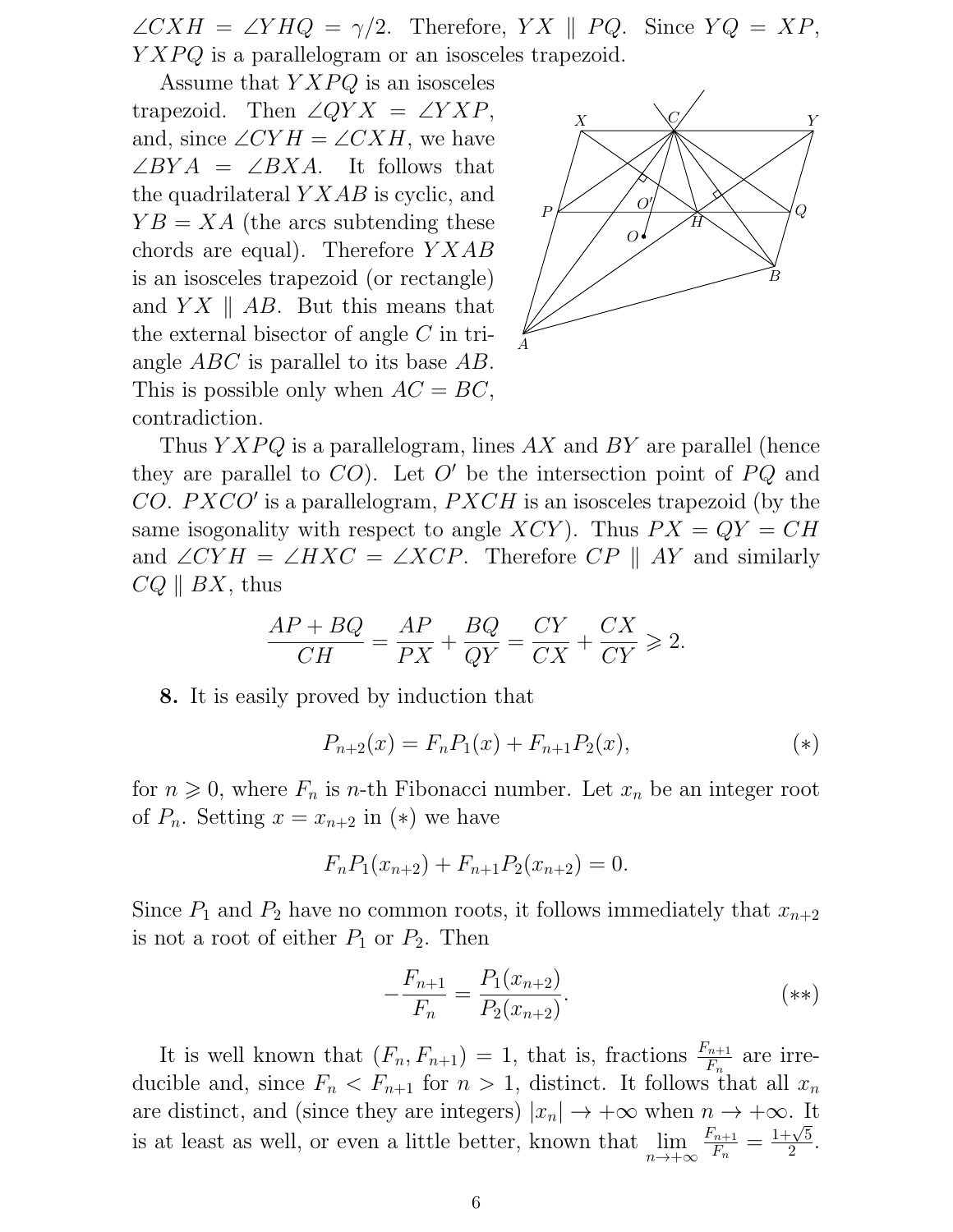Then, taking the limit in  $(**)$  as n tends to infinity, we see that the ratio of the leading coefficient of  $P_1$  and the leading coefficient of  $P_2$  is  $-\frac{1+\sqrt{5}}{2}$  $rac{1}{2}$ .

We will prove that in fact that ratio must be rational. Without loss of generality assume that the leading coefficient of  $P_1$  is 1 (dividing all the coefficients of  $P_1$  and  $P_2$  by the same number we do not change the roots of  $P_n$ ). We will call a function *quadratic rational* if it is a ratio of two quadratic trinomials without common roots; clearly we can assume that the leading coefficient of the trinomial in the numerator is 1.

Lemma. Let  $q_i, r_i, 1 \leqslant i \leqslant 5$  be real numbers, and  $q_i$  pairwise distinct. Then there is at most one quadratic rational function  $f$  satisfying  $f(q_i) = r_i, i = 1, \ldots, 5.$ 

Indeed, if  $\frac{u_1}{v_1}$  and  $\frac{u_2}{v_2}$  are two such functions, the numerator of their difference, i.e. the polynomial  $u_1v_2 - u_2v_1$ , has five roots. It remains to note that the degree of this (non-zero) polynomial does ot exceed 4.

Back to the problem, note that the quadratic rational function  $P_1(x)/P_2(x)$ has rational values  $-F_{k+1}/F_k$  at five integer points  $x_{k+2}$ ,  $k = 1, 2, 3, 4, 5$ (in fact, there are infinitely many such points, but five is enough for us). It follows from the Lemma that such function is unique if it exists at all. On the other hand, five conditions  $F_kP_1(x_{k+2}) + F_{k+1}P_2(x_{k+2}) = 0$  are a system of five linear equations with five variables, namely, the coefficients of  $P_1$ ,  $P_2$ . We have seen that this system admits a unique solution, which must be therefore rational, since the coefficients are rational and the variables can be expressed through them by elimination (or Cramer's rule).

#### Junior League

5. The answer is no.

It is impossible to rearrange rows and columns if the set of marked squares contains 102 squares described in the example for problem 6 of Senior league ( $n = 100, k = 102$ ).

**6.** Let  $p_1 \geq p_2 \geq \ldots \geq p_r$  be the prime divisors of n. We use greedy algorithm to distribute these primes in 99 piles: every next  $p_s$  goes to any pile with minimum product of numbers in it. We denote by  $b_i$  the product of primes already put in the *i*-th pile (in the beginning  $b_i = 1$ for all i. If a prime  $p_s$  cannot be added to any pile in its turn, we have  $b_i > y/p_s$  for all i, and

$$
(y/p_s)^{99}p_s < b_1b_2\ldots b_{99}p_s \le n \le y^{50}.
$$

it follows from this inequality that  $y^{49} < p_s^{98}$ , that is,  $p_s > \sqrt{y}$ . But  $b_i \geq p_s$  for all i (every pile already contains at least one prime not less than  $p_s$ ), and  $n \ge b_1 b_2 \dots b_{99} p_s \ge p_s^{100} > y^{50}$ , a contradiction.